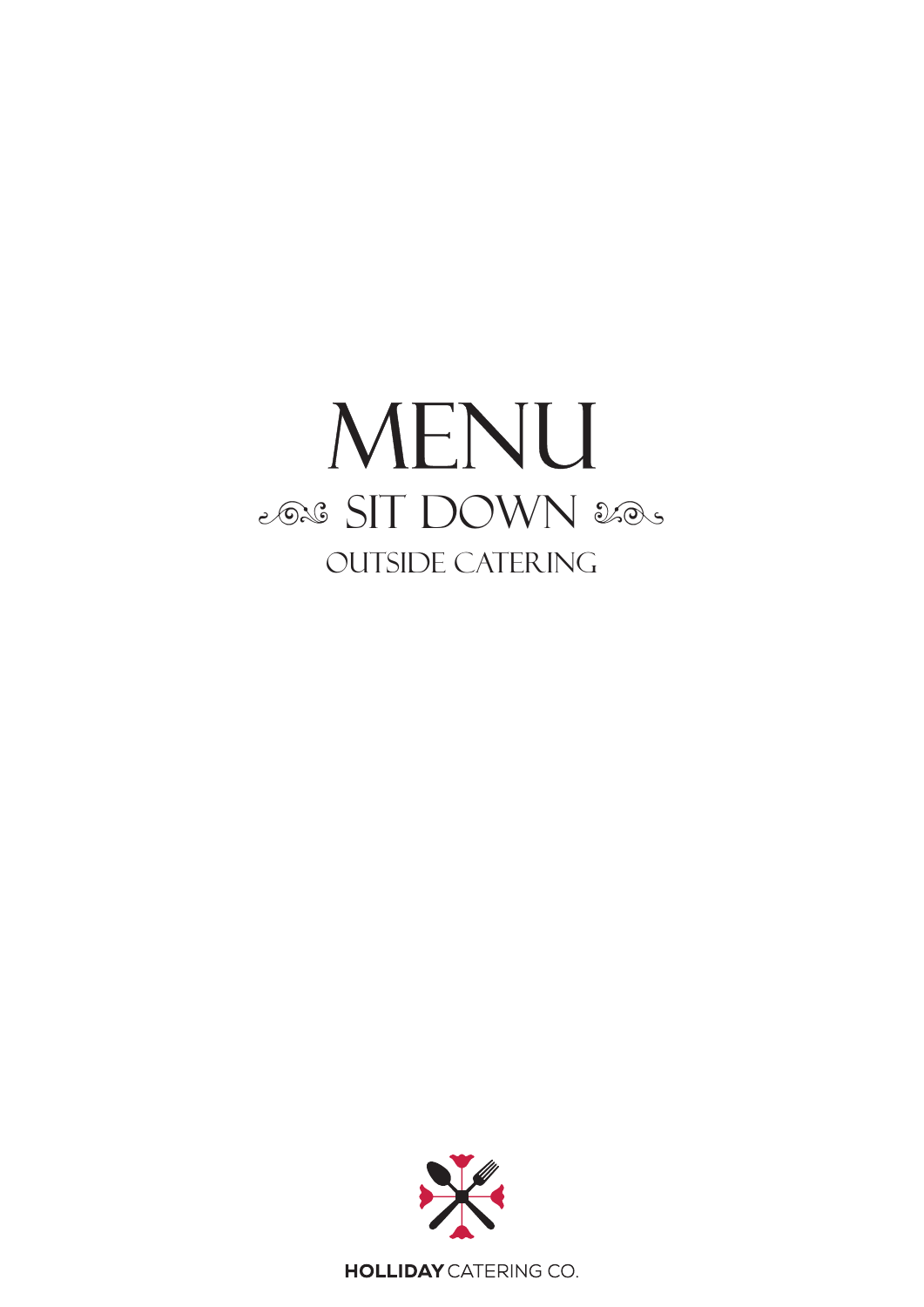*Sit Down Set Menu*

## 20 1 8

### *Preparation before the Event*

Complimentary food tasting for 10 persons one month prior to the event with minimum order  $Rp 100,000,000,$ -

 $\hat{\alpha}$ 

### *On the Event Day*

Minimum 7 courses unique creation of Sit Down Set Menu Two ( 2 ) bottles of sparkling juice for Champagne Pouring ceremony\* Free flow mineral water Free flow Chinese tea Free flow soft drink

 $\hat{\alpha}$ 

## *Package Benefits*

Free usage of tables & chairs\* Free usage of table clothes, cover seats & ribbon Free standard table setting



#### *Contact Us*

Bp. Yoyok Waluyo Hp. 081 824 3312

This package & price may change without prior notice. This package is valid for the year 2018.



**managed by Holliday Group** HEAD OFFICE: Jl. Pemuda No. 35 Semarang 50139 Indonesia

T +62 24 3545 900  $F + 62243542800$ e. sales@holliday.co.id www.holliday.co.id/catering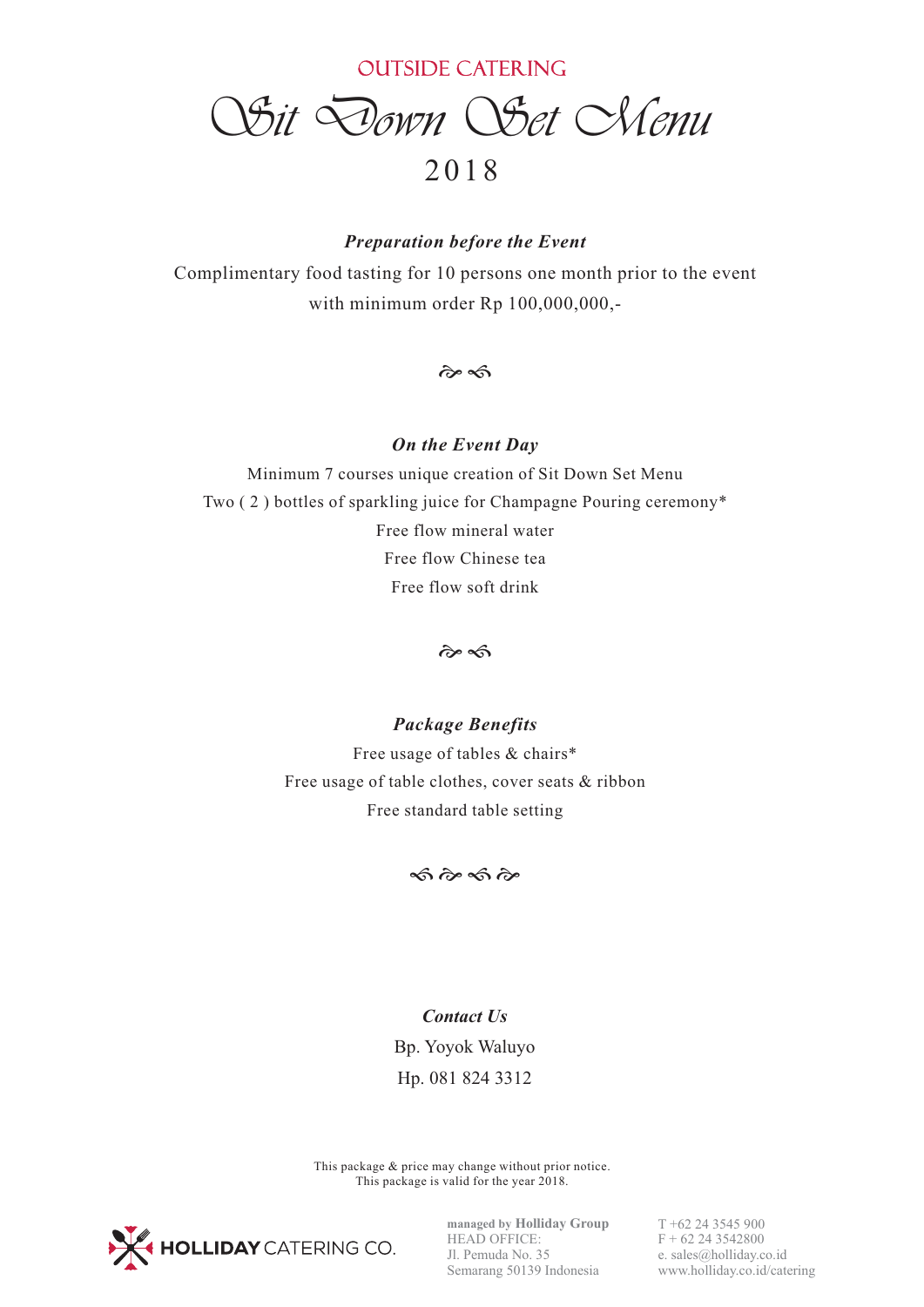*Freesia Blush Menu*

 $(7-COURSE MEMU)$ 

Food Menu

TRIO DIM SUM AMUSEMENT *onde - onde labu manis | lumpia sayuran mini | char siu su ayam*

MIXED FRESH SEAFOOD SOUP WITH BEANCURD *sup atlantik*

DEEP FRIED CHICKEN WITH SPECIAL HOUSE GARLIC *ayam sari bawang*

ASSORTED SEAFOOD WITH MIXED VEGETABLES *tumis sayuran aneka seafood*

FRIED DORY FISH WITH ROJAK STYLE SAUCE *ikan dory bumbu rujak*

SALTED FISH FRIED RICE & FRIED HOMEMADE NOODLES *nasi goreng ikan asin & bakmi goreng*



Dessert

FRUIT COCKTAIL WITH ICE JELLY *puding almond cocktail buah*

 $\hat{\alpha}$ 

Beverage

SOFT DRINK

CHINESE TEA

MINERAL WATER

**خ** به که حض

This package & price may change without prior notice. This package is valid for the year 2018.



**managed by Holliday Group** HEAD OFFICE: Jl. Pemuda No. 35 Semarang 50139 Indonesia T +62 24 3545 900  $F + 62243542800$ e. sales@holliday.co.id www.holliday.co.id/catering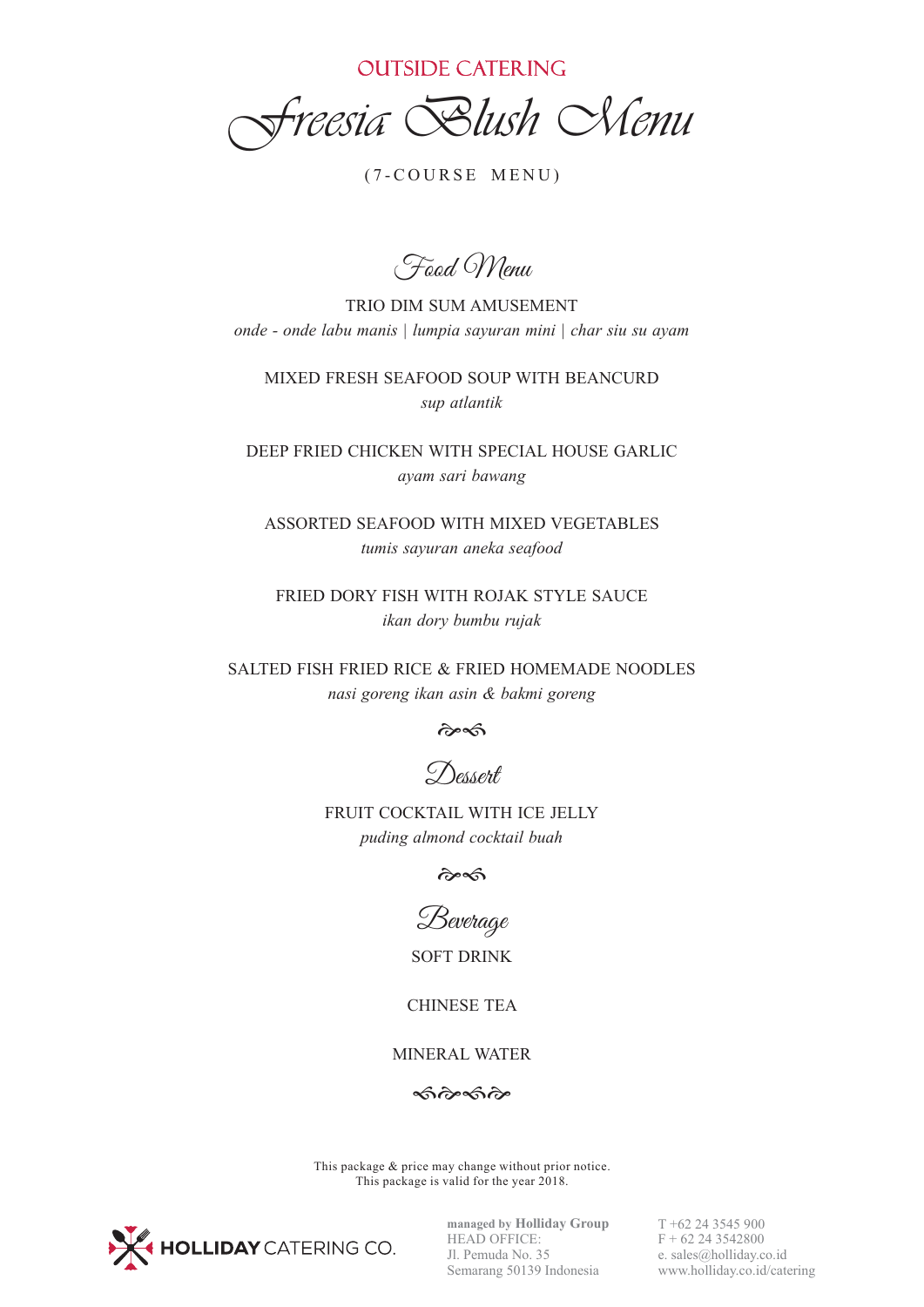*Cherry Blossom Menu*

 $(9-COURSE MEMU)$ 

Food Menu

DOUBLE HAPPINESS FUSION PETITE FOUR *pie buah*

HOLLIDAY FUSION TRIO COMBINATION *ayam goreng wijen saus plum manis | ikan emas abon ayam | lumpia udang*

> FISH LIPS SOUP WITH CHICKEN *sup bibir ikan daging ayam*

CURRY MAYO PRAWN WITH SALAD *udang kari mayo dengan salad*

STIR FRIED BEEF BROCCOLI WITH ASSORTED MUSHROOMS *tumis brokoli daging sapi aneka jamur*

> HOISIN SAUCE FRIED CHICKEN WITH ALMOND *ayam goreng hoisin almond*

DEEP FRIED AROMATIC ASIAN SEASONING SNAPPER FILLET *kakap fillet bumbu rempah asia*

> PEKING DUCK FRIED RICE *nasi goreng bebek peking*

> > $\hat{\sigma}$

Dessert

CHILLED WATERMELON CRYSTAL WITH LONGAN *es kristal buah semangka dengan longan*

 $\hat{\alpha}$ 

Beverage SOFT DRINK

CHINESE TEA

#### MINERAL WATER

 $\hat{\infty}$ 

This package & price may change without prior notice. This package is valid for the year 2018.



**managed by Holliday Group** HEAD OFFICE: Jl. Pemuda No. 35 Semarang 50139 Indonesia T +62 24 3545 900  $F + 62243542800$ e. sales@holliday.co.id www.holliday.co.id/catering